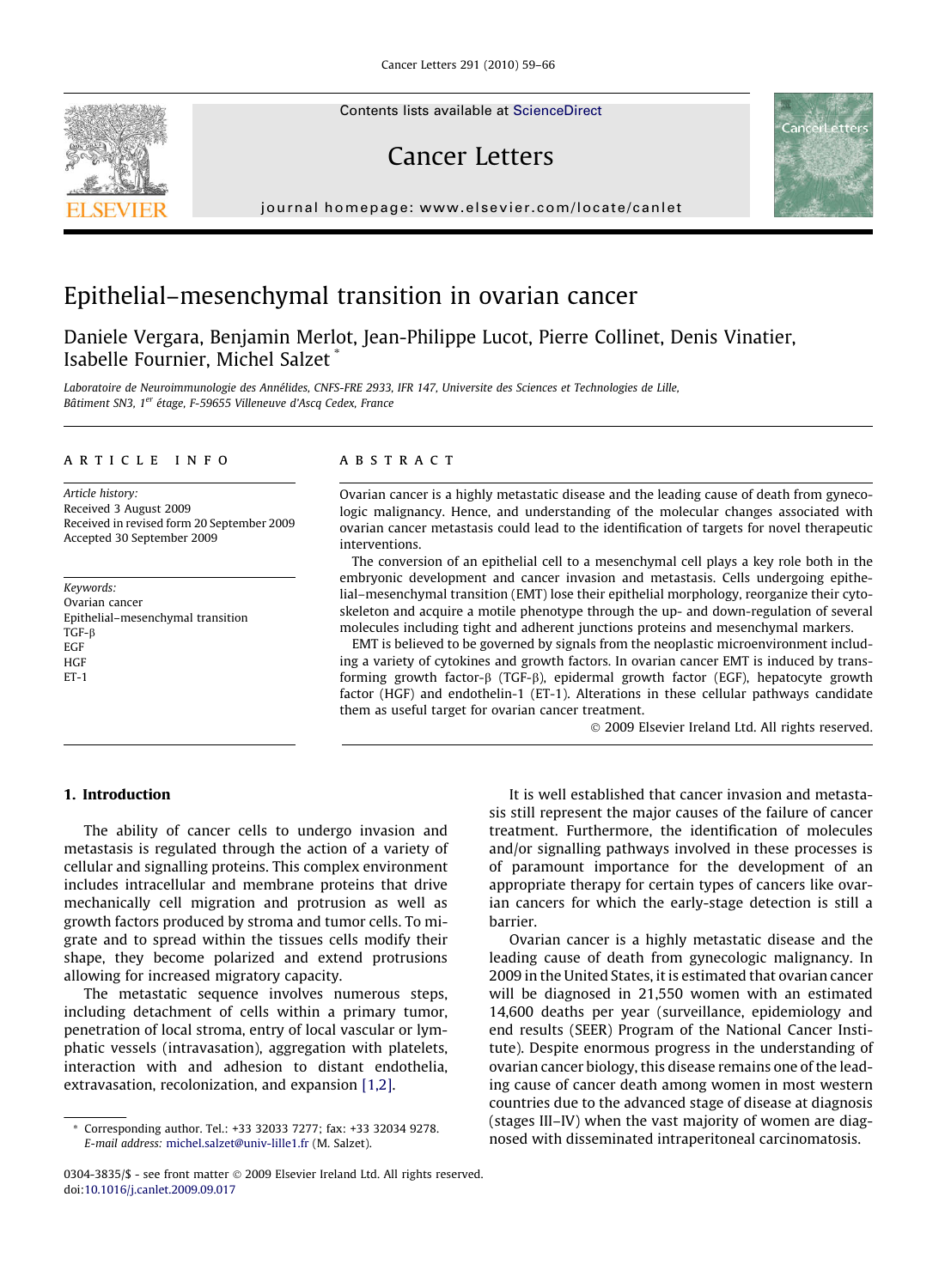<span id="page-1-0"></span>Ovarian carcinomas include a large group of neoplasms with a wide range of genetic alterations, morphological characteristics and clinical outcome.

Surface epithelial tumors (carcinomas) account for approximately 60% of all ovarian tumors and approximately 90% of malignant ovarian tumors neoplasms and are thought to arise from the normal ovarian surface epithelium (OSE) or inclusion cysts lined with OSE cells that were exposed to inflammatory stimuli, prolonged gonadotropin stimulation or incessant ovulation [\[3,4\]](#page-5-0).

OSE covering a nonovulating ovary is a stationary mesothelium that exhibits epithelial and mesenchymal characteristics [\[5\]](#page-5-0) with the capacity to give rise to inclusion cysts through the lost of mesenchymal characteristics and subsequent acquisition of epithelial characteristics (mesenchymal–epithelial transition, MET) [\[6\].](#page-5-0)

Additionally, ovarian tumors are also classified in five major subtypes designated as follows: serous, mucinous, endometrioid, clear cell, and transitional cell (or Brenner type). Tumors in each of the categories can be further subdivided into benign, malignant and intermediate (tumor of borderline malignancy, BOT) to reflect or not their capability to invade anatomically distant normal tissues.

## 2. Epithelial–mesenchymal transition: the role of E-cadherin

Epithelial tumors commonly use collective migration mechanism to infiltrate neighbouring tissue [\[7\],](#page-5-0) however, several features set apart ovarian cancer spread from other epithelial tumors.

First, due to the lack of an anatomical barrier, ovarian carcinoma can spread directly throughout the peritoneal cavity, mainly by intra-abdominal dissemination and by lymphatic dissemination, enabling in this way the attachment to peritoneum and omentum. Dissemination through the vasculature is rare [\[8\]](#page-5-0).

Second, metastatic tumor cells undergo morphological and molecular changes during the transition from a benign to a malign phenotype to facilitate the interaction with the peritoneal stroma and mesothelium. The dedifferentiation of epithelial cells toward a mesenchymal state, named epithelial–mesenchymal transition (EMT), has been recognised as a key step during several phases of embryonic development as well as during pathological conditions such as organ fibrosis and cancer metastasis [\[9\]](#page-5-0).

During EMT, epithelial cells lose their compact organization in colonies, acquire a spindle shaped morphology and transform themselves in a more motile and invasive counterpart acquiring a migratory behaviour. These changes occur together with proteins and genes modifications in epithelial intermediate filaments, whose expression is typically reduced, and in the overexpression of vimentin and matrix metalloproteases (MMPs). In addition, alterations in the expression of cell–cell and cell–matrix adhesion molecules including integrins and E- and Ncadherin seem to have a role during EMT [\[10–16\].](#page-5-0)

A key feature of EMT is the switch from E-cadherin to Ncadherin, cells undergoing EMT downregulate the expression E-cadherin accompanied by an increased expression of N-cadherin which promotes the interaction with endothelial and stromal components [\[11\].](#page-5-0)

E-cadherin is a 120 kDa transmembrane glycoprotein involved in calcium-dependent cell–cell adhesion. It is bound via catenins proteins ( $\alpha$ ,  $\beta$  and  $\gamma$ ) to the actin cytoskeleton. For its role in the maintenance of normal intercellular adhesion, loss of cadherin mediated adhesion has been recognised as a prerequisite for tumor cell invasion and metastasis formation by promoting tumor cells detachment from the primary site and facilitating the arrest of cancer cells at metastatic sites [\[12\]](#page-5-0). In the light of this, a reduced expression of E-cadherin was observed in various human malignancies [\[13,15\]](#page-5-0) and associated with metastasis [\[16\].](#page-5-0) Using the tumorigenic cell line RERF-LC-AI, negative for the expression of E-cadherin, it was shown that forced expression of E-cadherin inhibited ovarian metastasis [\[16\]](#page-5-0).

The mechanism by which loss of E-cadherin expression drives metastasis could be explained in part through the regulation of integrin-mediated contacts with the extracellular matrix (ECM). In ovarian cancer, an in vivo experimental study showed that down-regulation of E-cadherin



Fig. 1. Schematic illustration of E-cadherin, SIP1, Snail, Slug and Twist during ovarian progression. A model has been proposed by Shih and Kurman in 2004 to explain ovarian cancer progression [\[83\]](#page-7-0). In this model, epithelial ovarian tumors have been classified into two broad categories: type I tumors including low-grade serous carcinomas, mucinous, endometrioid, and clear cells carcinomas seem to develop from their precursors, namely borderline ovarian tumors (BOTs), in a stepwise manner; type II including high-grade serous malignancies develop from the OSE or inclusion cysts without a common precursor. OSE cells covering the ovarian surface do not express E-cadherin but are positive for Snail and Twist expression. As depicted, E-cadherin expression changes during ovarian cancer progression showing an inverse correlation compared to SIP1, Snail, Slug and Twist expression.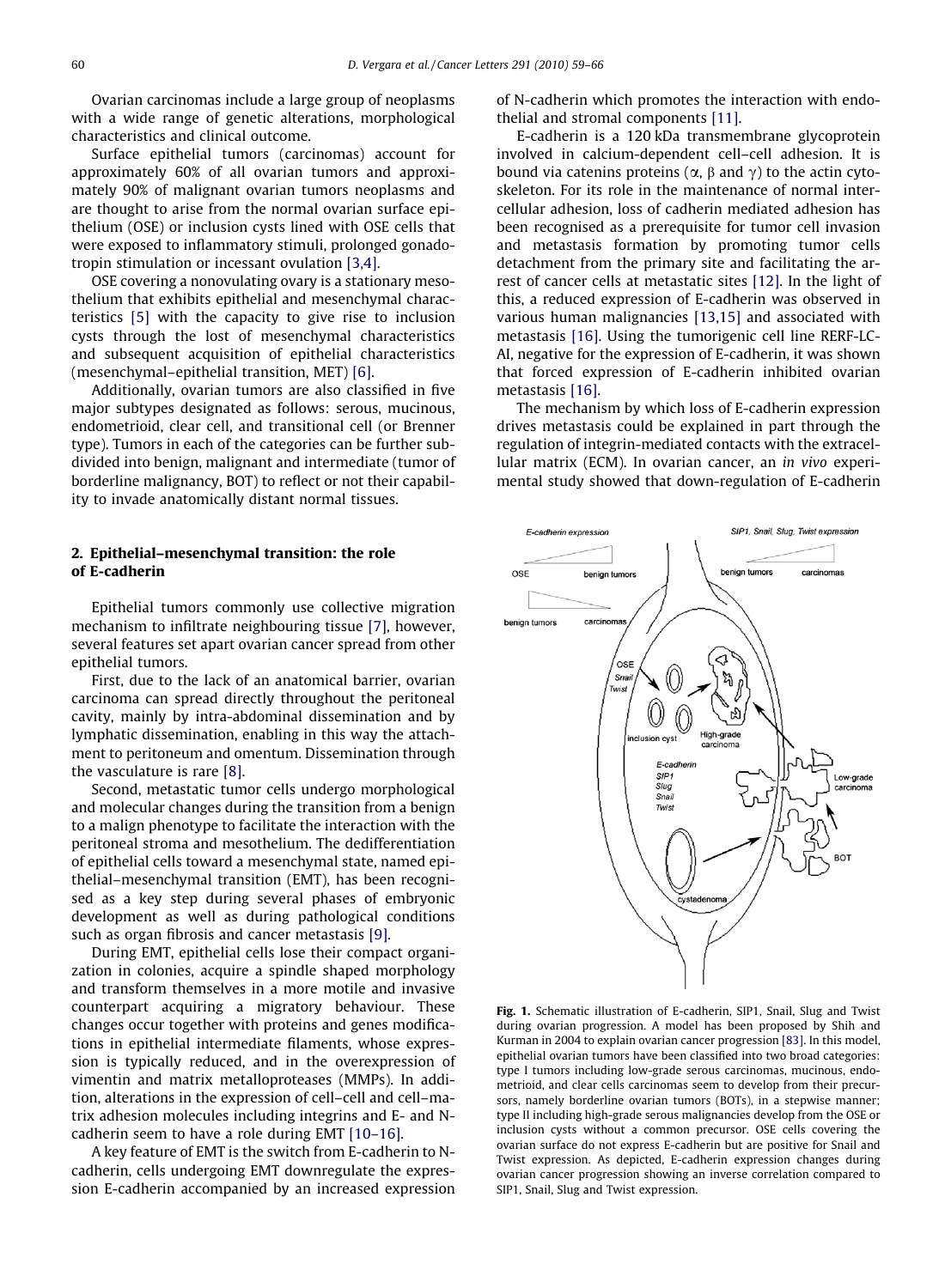by siRNA induced an increase in  $\alpha_5$ -integrin mRNA through the EGFR/FAK/ERK–MAPK pathway, associated with the ability of cancer cells to adhere to the mesothelial cells lining the abdominal cavity [\[17\].](#page-5-0)

In ovarian tissue, E-cadherin is regulated at both the mRNA and protein levels in part due to differences in the promoter activation in OSE and ovarian carcinoma cells ([Fig. 1](#page-1-0)) [\[18\].](#page-5-0) OSE cells covering the ovarian surface do not express E-cadherin, however, E-cadherin is present in OSE cells covering deep clefts and inclusion cysts and ovarian tumors [\[19\].](#page-5-0) In vitro experiments have demonstrated that introduction of E-cadherin expression into human immortalized OSE cells induces adherens junctions formation, regulates morphology and migratory activity of OSE cells [\[18,20\]](#page-5-0).

Down-regulation of E-cadherin was described in a high percentage of BOTs and carcinomas, when compared with benign tumors [\[21\]](#page-5-0) and associated with high tumor grade, presence of peritoneal seeding and low overall survival rate [\[22\]](#page-5-0). Moreover, ascites cells with low E-cadherin expression were more invasive then solid tumor cells [\[23\]](#page-5-0).

Several transcriptional repressors of E-cadherin have been identified, including the zinc finger factors Snail [\[24\]](#page-5-0) and Slug [\[25\]](#page-5-0) and the two-handed zinc factor ZEB-2 (SIP1) [\[26\]](#page-5-0). These repressors are regulated by specific pathways (see below) but also under hypoxic conditions [\[27\]](#page-6-0). Tumor hypoxia have been found to increase Snail expression, to reduce E-cadherin expression increasing in this way the invasiveness of ovarian cancer cells.

In ovarian neoplasms, the expression of Snail showed a negative correlation with E-cadherin expression and was associated with a poor ovarian carcinoma prognosis ([Fig. 1](#page-1-0)). Immunohistochemical analysis demonstrated that OSE cells were negative for Slug expression and positive for Snail as also confirmed by western blotting and RT-PCR. In addition, the expression of Snail and Slug was increased in benign, borderline and malignant tumors suggesting a role in the development of ovarian carcinoma [\[28\]](#page-6-0).

## 3. Pathways leading to EMT

Induction of EMT is driven by a complex interplay between cancer cells and their environment including stroma or extracellular components such as cytokines and growth factors acting in an autocrine or paracrine fashion. Here, we performed a PubMed searching to identify factors promoting EMT in ovarian cancer cells. Five molecules have been described to be involved in this process and here described.

## 3.1. Transforming growth factor- $\beta$  (TGF- $\beta$ )

TGF- $\beta$  is a secreted cytokines with diverse roles in regulating cellular processes such as proliferation, migration and apoptosis. TGF- $\beta$  was first identified by Roberts et al. for its ability to induce change in cellular shape and anchorage-independent growth [\[29\].](#page-6-0) This family is comprised of different members including activins, inhibins, bone morphogenetic proteins (BMPs), and Mullerianinhibiting substance (MIS).

TGF-<sub>B</sub> binds to two different serine/threonine kinase receptors, named type II (TBRII) and type I (ALK1/TSR-1, ALK2/Tsk7L, ALK5/TßRI), which form hetero-tetramers composed of two type II and two type I receptors [\[30\]](#page-6-0). Upon TGF- $\beta$  treatment, the downstream signalling components Smad 2 and Smad 3 are phosphorylated by the TGF-b type I receptor. They form complexes with Smad 4 and subsequently accumulate in the nucleus [\[31\]](#page-6-0).

In addition to Smad, other pathways exist with a role in the transduction of TGF- $\beta$  signal. These non-Smad pathways include Rho-like GTPase signalling pathways, PI3 K/ Akt pathway and MAPK pathway [\[32\]](#page-6-0).

Many types of human cancer including basal cell carcinoma, melanoma and colorectal cancer showed an overexpression of TGF-b and a correlation between its expression and clinical findings [\[33–35\].](#page-6-0) It was also reported that TGF- $\beta$  was localized in both ovarian carcinoma cells and stromal tissues and rarely expressed in normal ovarian surface epithelia [\[36\]](#page-6-0). Both TGF- $\beta$ 1 and TGF- $\beta$ 2 were overexpressed in malignant ovarian carcinomas [\[37\]](#page-6-0).

TGF-b has a dual role in cancer progression, it promotes cell death during the early phase of tumorigenesis but not during the late phases of carcinogenesis, where it acts as a tumor promoter.

It was demonstrated that ovarian carcinoma cell lines (OVCAR-3, HTB-77, 2780, CRL-1572 and CAOV-3) were growth inhibited by  $TGF-\beta$  in a dose related manner [\[38,39\].](#page-6-0) Similarly, TGF- $\beta$ 1 inhibited epidermal growth factor-mediated OVCCR1 cell proliferation by blocking the cell cycle at the G1/S transition but did not affect the growth of IGROV1 cells [\[40\]](#page-6-0). By contrast, Yamada et al. showed no inhibition in the cell growth of primary ovarian cancer cell cultures established from solid ovarian carcinomas when treated with TGF- $\beta$ 1 as assessed by MTT assay [\[41\].](#page-6-0)

Dunfield et al. showed that TGF-b pathway is functional in primary ovarian cancer cells and cancer cell lines (CaCO3 and SKOV3) but in different manner. In fact, TGFb1 treatment inhibited cancer cell growth in primary cells isolated from ascite specimens, probably through the upregulation of cell cycle regulators such as the cyclin-dependent kinase inhibitor, p15<sup>Ink4B</sup>, but not in CaCO3 and SKOV3 [\[42\].](#page-6-0)

Loss of c-Myc repression of p15<sup>Ink4B</sup> has also a role in the mechanisms of TGF-growth inhibition  $[43]$ . TGF- $\beta$  decreased c-Myc protein and mRNA levels in normal primary cultures, but not in malignant cultures from ovarian carcinomas, allowing in this way the Smad-dependent transcription activation of p15Ink4B which inhibit CDK phosphorylation of the retinoblastoma protein [\[43\].](#page-6-0) c-Myc has been shown to regulate  $p15^{\text{Ink4b}}$  by inhibiting its expression through the transcription factor Miz-1 [\[44\]](#page-6-0).

In addition, to evade the antiproliferative effects of TGF- $\beta$ , cancer cells can also modify the expression of genes involved in the regulation of TGF- $\beta$  pathway as demonstrated by Sunde et al. The authors used data profiling to identify seven genes that were aberrantly expressed in 119 ovarian cancers compared with 10 ovarian surface epithelium samples. Three genes involved in the inhibition of TGF- $\beta$  signalling (DACH1, EVI1, and BMP7) were up-regulated in cancer specimens and four which enhance its activity (TGFBRII, SMAD4, TFE3 and PCAF) were down-regulated [\[45\]](#page-6-0).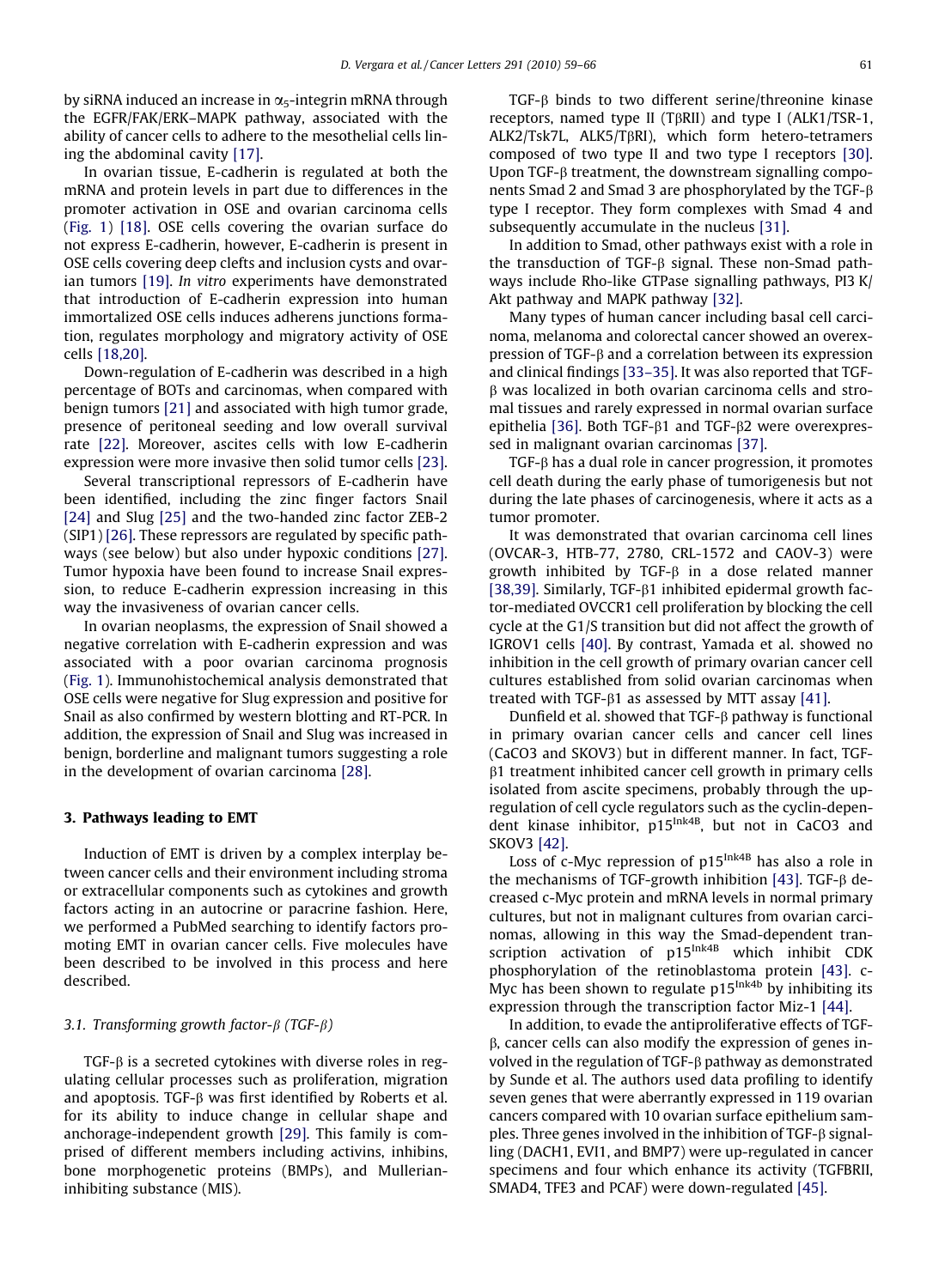$TGF-\beta$  pathway has been targeted through the administration of small-molecule inhibitors of the kinase domains, modification of immune components and soluble-protein or antisense-compound inhibitors [\[46\]](#page-6-0).

TGF-b is one of the main inducers of EMT in several biological system as demonstrated both in vitro and in vivo. Mouse mammary epithelial cells treated with TGF downregulated the expression of the epithelial markers E-cadherin, ZO-1, desmoplakins I/II and increased the expression of the mesenchymal marker fibronectin [\[47\]](#page-6-0). TGF-B has also been described to induce EMT in ovarian adenosarcoma cells [\[48\],](#page-6-0) mouse NMuMG breast epithelial tumor cells [\[49\]](#page-6-0) and human lung adenocarcinoma cell line A549 [\[50\].](#page-6-0) In A549 cells, EMT led to increased migratory and invasive abilities [\[50\]](#page-6-0) and activation of several cytoskeletal proteins including b-actin, cofilin-1, moesin, filamin A and B, heat-shock protein  $\beta$ -1, trangelin-2, calgizarrin and calpactin [\[51\].](#page-6-0)

We demonstrate that ovarian cancer cell line SKOV3 treated with TGF- $\beta$  (10 ng/ml, 24 h) increases the expression of cofilin-1 and profilin-1 and modify its cytoskeletal organization as assessed by confocal microscopy analysis (Figs. 2 and 3). After binding to its receptor  $TGF-B$  stimulates the re-organization of actin cytoskeleton triggering stress fibers and cellular protrusion formation [\(Fig. 3\)](#page-4-0).

Studies in vivo using transgenic mice with keratinocytetargeted expression of TGF- $\beta$ 1 showed that TGF- $\beta$  expression stimulated the conversion of squamous into spindle cell carcinoma enhancing malignant progression [\[52\].](#page-6-0)



Fig. 2. (A) Expression of cofilin-1 and profilin-1 mRNA in SKOV3. After 24 h of TGF- $\beta$  stimulation (as previously described), total RNA was extracted from treated and control cells using the SV Total RNA Isolation Kit (Promega). Total RNA was reverse transcribed using oligo (dT) primers and amplified using specific primers. GAPDH and actin were used as loading controls. The expression of cofilin-1 and profilin is higher in SKOV3 treated with TGF- $\beta$  than in control cells. (B) Western blotting analysis of cofilin-1 and profilin-1 in control and TGF- $\beta$  treated SKOV3. SKOV3 cells were treated with TGF-B as described above. Fifty micrograms of total proteins were separated by 12% SDS–PAGE and transferred onto a nitrocellulose membrane. The membranes were then incubated with antibodies specific for cofilin-1 (Sigma) and profilin-1 (Sigma) overnight at  $4^{\circ}$ C. These results were representative of two independent experiments.

# 3.2. Epidermal growth factor (EGF)

EGF is know to induce EMT following binding to its receptor, EGFR. EGFR is expressed in 70% of malignant ovarian tumors and correlated to serous histology, poor prognosis and chemoresistance [\[53,54\]](#page-6-0). Given its importance in both ovarian cancer growth and progression many inhibitors and monoclonal antibodies were developed over the past several years. Several selective EGFR tyrosine kinase inhibitors have been shown to offer clinical benefit including gefitinib, erlotinib, lapatinib as well as humanized monoclonal antibodies, such as cetuximab [\[55,56\]](#page-6-0).

EGF-induced EMT in OSE and cancer cells and have a role during ovarian cancer pathogenesis and metastasis [\(Fig. 4\)](#page-4-0).

Inclusion cysts derived from OSE after MET represent possible sites of a metaplastic and neoplastic transformation, EMT of OSE might reduce the chances of OSE-derived malignant transformation.

Ahmed et al. shown that a fibroblast-like-morphology can be induced in OSE cells after EGF stimulation suggesting that EGF stimulation may prevent the formation of epithelial inclusion cysts.

They also demonstrated that EMT transition was associated through inhibition of keratin expression and increased mobility as assessed by wounding assay. Furthermore, EGF enhanced the expression of pro-MMP  $-2$ / $-9$  and induced the activation of ERK and integrinlinked kinase (ILK) pathways [\[57\]](#page-6-0).

EGF-induced EMT has also been implicated in cancer metastasis. EMT-like transitions have been shown to increase the motility of SKOV3 and to downregulate the expression of neutrophil gelatinase-associated lipocalin (NGAL) [\[58\].](#page-6-0) EGF also enhanced the expression of  $\alpha$ 2,  $\alpha$ 6, b1 integrin subunits, leukaemia inhibitory factor (LIF) and IL-6. Moreover, EGF-induced the activation through phosphorylation of JAK/STAT3 pathway in both OVCA 433 and SKOV3 cells. JAK/STAT3 activation was required for EGF-induced motility of cancer cells but its inhibition did not revert the fibroblast-like morphology of cancer cells [\[59,60\].](#page-6-0)

### 3.3. Hepatocyte growth factor (HGF)

Hepatocyte growth factor (HGF) is a stromal-derived factor that activates various signal transduction pathways including MAPK, PI3 K and AKT.

In vivo, HGF is found at high levels in malignant ovarian cysts and ascitic fluid from women with ovarian carcinomas [\[61\]](#page-6-0) and its tyrosine kinase receptor, cMET, is often overexpressed in ovarian carcinomas [\[62\]](#page-6-0).

Activation of p70 S6 kinase (p70<sup>S6K</sup>) by MEK–ERK1/2 and PI3 K–AKT is essential for HGF-induced epithelial cell proliferation and can be obtained [\[63\].](#page-6-0)

In ovarian cancer cells, HGF signalling increased cell scattering through the phosphorylation of p70<sup>S6K</sup> by PI3 K/AKT. In contrast, both ERK1/2 and PKC were not re-quired for HGF to phosphorylate and activate p70<sup>S6K</sup> [\[64\].](#page-6-0)

HGF can also lead to EMT through activation of  $p70^{S6K}$ . CaOV-3 and SKOV3 cells transfected with constitutively active p70<sup>S6K</sup> assumed a fibroblast-like appearance by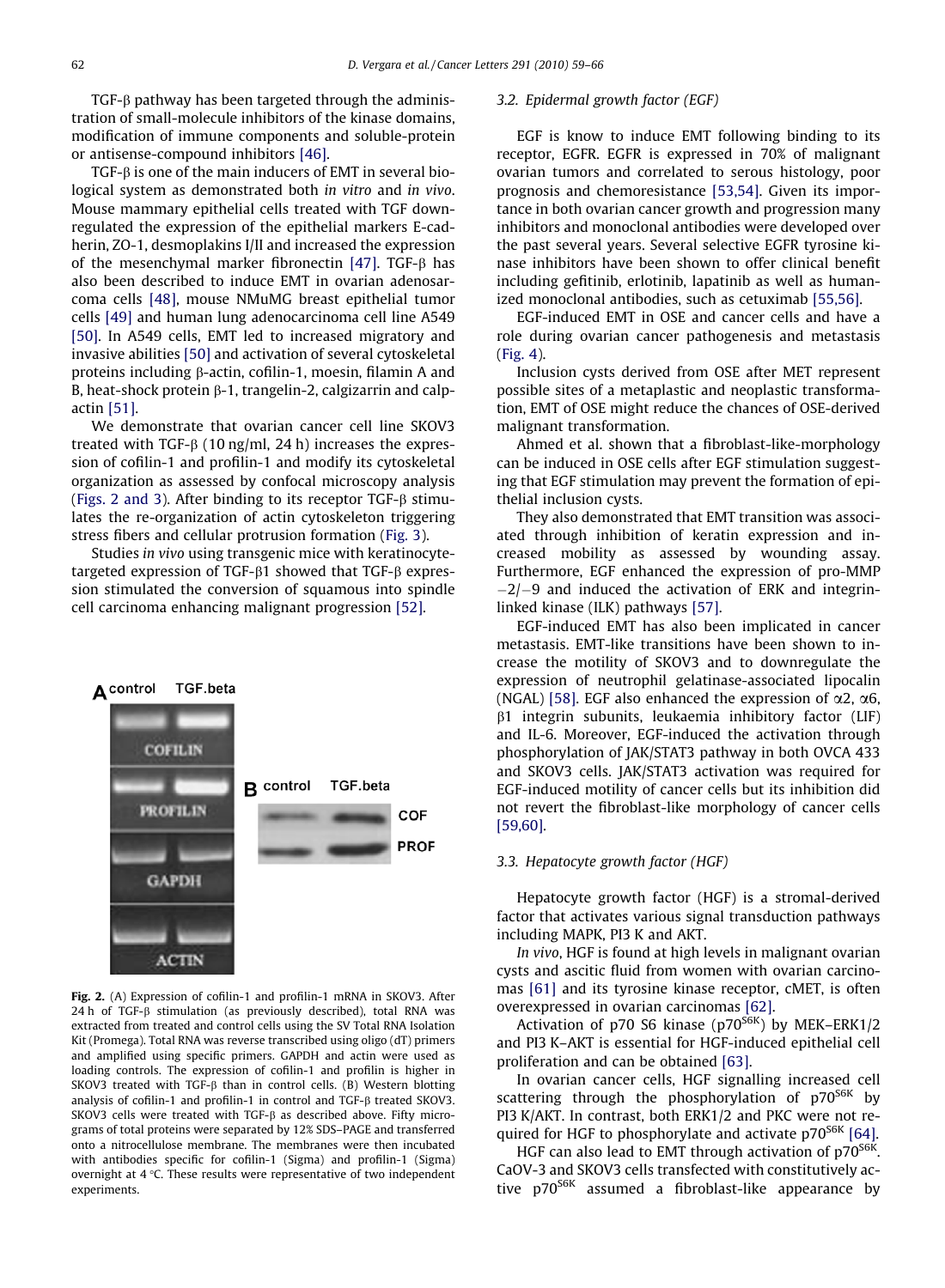<span id="page-4-0"></span>

Fig. 3. The human epithelial ovarian cancer cell line SKOV3 was grown in RPMI-1640 medium with glutamine, supplemented with 10% FBS, 100 U/ml penicillin and 100 µg/ml streptomycin. Cells were treated with TGF-ß (10 ng/ml $^{-1}$ ) for 24 h in the absence of serum (B). Control cells were left untreated (A). For confocal microscopy analysis, cells were fixed for 5 min with 3.7% formaldehyde in phosphate-buffered saline (PBS) solution, permeabilized with a 0.1% solution of Triton X-100 in PBS followed by a 30 min incubation at room temperature with phalloidin-TRITC (Sigma). (A) Control cells have a typical epithelial-like morphology in culture flask/Petri with the tendency to form dense colonies. The filamentous actin cytoskeleton shows circumferential organization. (B) Protrusive structures and actin stress fibers are clearly visible only in treated cells.



Fig. 4. A simplified overview of signalling network regulating EGF-induced EMT. In OSE cells, activation of the EGF receptor tyrosine kinases (RTKs) by EGF results in activation of the phosphatidylinositol 3-kinase (PI3 K), which activates ILK and ERK pathways. EGF treated OSE cells display a molecular signature characteristic of EMT and are less likely to undergo a conversion in inclusion cysts. JAK/STAT3 pathway is required to induce EMT in ovarian cancer cells. Ovarian cancer cells that undergo EMT lose the expression of Ecadherin and NGAL and show an increased motility.

increasing the expression of Snail and regulating its nuclear localization. The regulation of Snail expression by p70<sup>S6K</sup> was confirmed also in vivo, where ovarian tumor region showing strong expression of activated  $p70<sup>S6K</sup>$  showed Snail expression too [\[65\]](#page-6-0).

It has been reported that Paclitaxel-induced phosphorylation of  $p70^{56K}$  at Thr<sup>421</sup> and Ser<sup>424</sup> and suppressed its activity in a dose and time dependent manner. Both phosphorylation and inactivation induced by paclitaxel were found to be regulated by different pathways including mTOR, PKC, JNK and  $Ca^{++}$  signalling pathways [\[66\]](#page-6-0).

# 3.4. Endothelin-1 (ET-1)

Endothelin-1 (ET-1) is vasoconstrictor peptide isolated from the first time from the culture media of porcine endothelial cells [\[67\].](#page-7-0) ET-1 acts by binding to two G-proteincoupled transmembrane receptors,  $ET_A$  and  $ET_B$ , and it has been implicated in several physiological and pathological conditions, including cancer [\[68\]](#page-7-0).

ET-1 mRNA was detected in 90% of primary and 100% of metastatic ovarian carcinomas and its mRNA expression was significantly higher in tumors than in normal ovarian tissues [\[69\]](#page-7-0). Elevated levels of ET-1 was also present in the ascitic fluids of ovarian cancer patients and correlated with elevated ascitic concentrations of vascular endothelial growth factor (VEGF) [\[70\]](#page-7-0). Furthermore, ET-1 induced cyclooxygenase-2 and related prostaglandin E2 release upon the activation of  $ET_A$  receptor Selective inhibition of  $ET_A$  by atrasentan significantly reduced the levels of cyclooxygenase-2 protein expression [\[71\].](#page-7-0)

Rosanò et al. reported that  $ET_A$  has a crucial role in determining the ET-1-induced EMT in ovarian carcinoma cells. In human ovarian carcinoma cell line HEY, ET-1 induced the up-regulation of Snail and the nuclear translocation of bcatenin through the inhibition of glycogen synthase kinase-3 $\beta$  (GSK-3 $\beta$ ). In addition, ET<sub>A</sub> expression was higher in grade 3 and 4 cancers than early-grade ovarian cancers correlated with the down-regulation of E-cadherin and with the enhanced expression of N-cadherin [\[72\].](#page-7-0)

## 3.5. Bone morphogenetic protein 4 (BMP4)

Bone morphogenetic protein 4 (BMP4) belongs to the TGF family of secreted ligands. BMP4 mRNA was expressed in a variety of ovary cell types including OSE covering the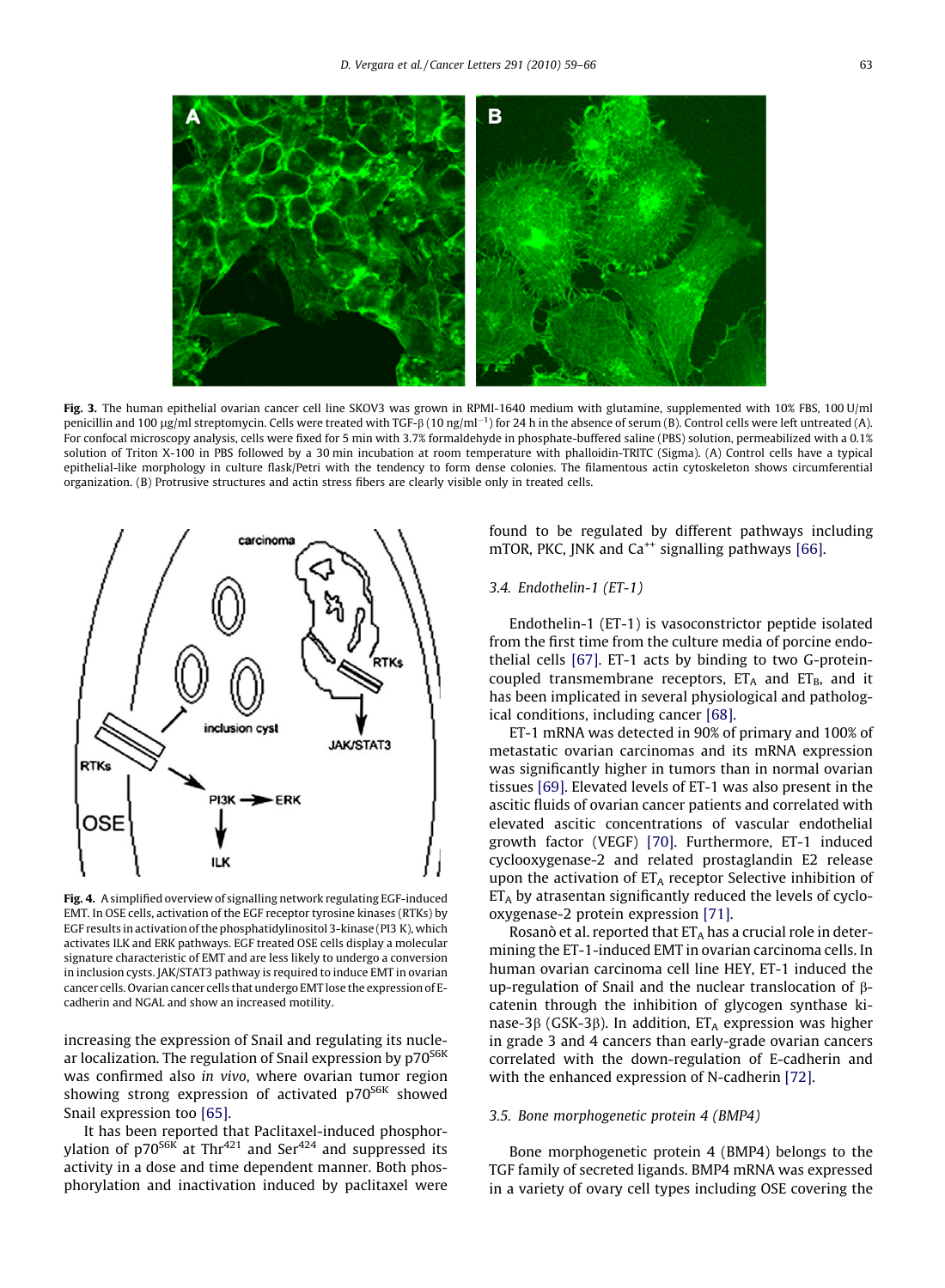<span id="page-5-0"></span>ovulated follicle, when OSE mesenchymal features become more prominent compared to epithelial features, as well as ovarian cancer cells [\[73,74\].](#page-7-0)

BMP4-stimulated OSE and ovarian cancer cell lines increased the expression of distinct target genes, including members of the ID (inhibitor of differentiation/DNA binding) gene family, ID1 and ID3, with a more pronounced response in OvCa compared with OSE cells (B). ID protein expression have been implicated in ovarian cancer and associated with a poor clinical outcome [\[75\]](#page-7-0).

BMP4 induced EMT in primary OvCa cells through distinct mechanisms including the re-organization of actin fibers, up-regulation of Snail and Slug and down-regulation of E-cadherin. Treated cells showed also an increased expression of several integrin receptors, extracellular matrix (ECM) proteins, focal adhesion proteins (FAPs) genes and an activation of the Rho GTPases (Rho, Rac1, Cdc42). BMP4 treatment enhanced cell mobility and invasion in OvCa cells but not in normal OSE [\[76\]](#page-7-0).

## 4. Conclusions

The role of EMT in cancer invasion and metastasis is strongly supported by several cellular models. Although the role of EMT in vivo is still debated among pathologists [\[77,78\]](#page-7-0), specific inhibition of these signalling pathways proved their clinical efficacy.

Recent studies link EMT with the induction of stem cell markers with new implication in the treatment in ovarian cancer and cancer in general [\[79–81\]](#page-7-0). Experimental findings reported that immortalized human mammary epithelial cells (HMLEC) induced to undergo EMT acquired a CD44high/CD24low expression pattern, two cell-surface markers associated with neoplastic mammary stem cells, and an increase ability to form mammospheres [\[79\]](#page-7-0). The acquisition of stem cell properties seems to be driven by EMT following the activation of the Ras–MAPK pathway [\[81\].](#page-7-0)

In ovarian cancer cells, under condition of stress, upregulation of the transcriptional repressors Snail and Slug were associated to radio- and chemoresistance through the inactivation of components of the p53 pathway and derepression of specific stem cell genes [\[82\].](#page-7-0) The authors proposed a probable model by which EMT provides a mechanism of escape to a new, less adverse niche, evading apoptosis and ensuring cell survival in conditions of stress.

## Conflicts of interest

None declared.

#### References

- [1] E.W. Thompson, D.F. Newgreen, D. Tarin, Carcinoma invasion and metastasis: a role for epithelial–mesenchymal transition?, Cancer Res 65 (2005) 5991–5995.
- [2] D.H. Geho, R.W. Bandle, T. Clair, L.A. Liotta, Physiological mechanisms of tumor-cell invasion and migration, Physiology 20 (2005) 194–200.
- [3] R.F. Ozols, M.A. Bookman, D.C. Connolly, M.B. Daly, A.K. Godwin, R.J. Schilder, X. Xu, T.C. Hamilton, Focus on epithelial ovarian cancer, Cancer Cell 5 (2004) 19–24.
- [4] V.W. Chen, B. Ruiz, J.L. Killeen, T.R. Coté, X.C. Wu, C.N. Correa, Pathology and classification of ovarian tumors, Cancer 97 (2003) 2631–2642.
- [5] N. Auersperg, A.S. Wong, K.C. Choi, S.K. Kang, P.C. Leung, Ovarian surface epithelium: biology, endocrinology and pathology, Endocr. Rev. 22 (2001) 255–288.
- [6] S. Okamoto, A. Okamoto, T. Nikaido, M. Saito, M. Takao, N. Yanaihara, S. Takakura, K. Ochiai, T. Tanaka, Mesenchymal to epithelial transition in the human ovarian surface epithelium focusing on inclusion cysts, Oncol. Rep. 21 (2009) 1209–1214.
- [7] P. Friedl, K. Wolf, Tumour-cell invasion and migration: diversity and escape mechanisms, Nat. Rev. Cancer 3 (2003) 362–374.
- [8] H. Naora, D.J. Montell, Ovarian cancer metastasis: integrating insights from disparate model organisms, Nat. Rev. Cancer 5 (2005) 355–366.
- [9] D.C. Radisky, Epithelial–mesenchymal transition, J. Cell. Sci. 118 (2005) 4325–4326.
- [10] J.P. Thiery, J.P. Sleeman, Complex networks orchestrate epithelial– mesenchymal transitions, Nat. Rev. Mol. Cell. Biol. 7 (2006) 131–142.
- [11] U. Cavallaro, G. Christofori, Cell adhesion and signalling by cadherins and Ig-CAMs in cancer, Nat. Rev. Cancer 4 (2004) 118–132.
- [12] W. Birchmeier, J. Behrens, Cadherin expression in carcinomas: role in the formation of cell junctions and the prevention of invasiveness, Biochim. Biophys. Acta 1198 (1994) 11–26.
- [13] C. Gamallo, J. Palacios, A. Suarez, A. Pizarro, P. Navarro, M. Quintanilla, A. Cano, Correlation of E-cadherin expression with differentiation grade and histological type in breast carcinoma, Am. J. Pathol. 142 (1993) 987–993.
- [14] J. von Burstin, S. Eser, M.C. Paul, B. Seidler, M. Brandl, M. Messer, A. von Werder, A. Schmidt, J. Mages, P. Pagel, A. Schnieke, R.M. Schmid, G. Schneider, D. Saur, E-cadherin regulates metastasis of pancreatic cancer in vivo and is suppressed by a SNAIL/HDAC1/HDAC2 repressor complex, Gastroenterology 137 (2009) 361–371.
- [15] M.J. Kim, S.J. Jang, E. Yu, Loss of E-cadherin and cytoplasmic–nuclear expression of  $\beta$ -catenin are the most useful immunoprofiles in the diagnosis of solid–pseudopapillary neoplasm of the pancreas, Hum. Pathol. 39 (2008) 251-258.
- [16] Y. Kuwabara, T. Yamada, K. Yamazaki, W.L. Du, K. Banno, D. Aoki, M. Sakamoto, Establishment of an ovarian metastasis model and possible involvement of E-cadherin down-regulation in the metastasis, Cancer Sci. 99 (2008) 1933–1939.
- [17] K. Sawada, A.K. Mitra, A.R. Radjabi, V. Bhaskar, E.O. Kistner, M. Tretiakova, S. Jagadeeswaran, A. Montag, A. Becker, H.A. Kenny, M.E. Peter, V. Ramakrishnan, S.D. Yamada, E. Lengyel, Loss of E-cadherin promotes ovarian cancer metastasis via  $\alpha$ 5-integrin, which is a therapeutic target, Cancer Res. 68 (2008) 2329–2339.
- [18] C.Wu, J. Cipollone, S. Maines-Bandiera, C. Tan, A. Karsan, N. Auersperg, C.D. Roskelley, The morphogenic function of E-cadherin-mediated adherens junctions in epithelial ovarian carcinoma formation and progression, Differentiation 76 (2008) 193–205.
- [19] K. Sundfeldt, Y. Piontkewitz, K. Ivarsson, O. Nilsson, P. Hellberg, M. Brännström, P.O. Janson, S. Enerback, L. Hedin, E-cadherin expression in human epithelial ovarian cancer and normal ovary, Int. J. Cancer 74 (1997) 275–280.
- [20] N. Auersperg, J. Pan, B.D. Grove, T. Peterson, J. Fisher, S. Maines-Bandiera, A. Somasiri, C.D. Roskelley, E-cadherin induces mesenchymal-to-epithelial transition in human ovarian surface epithelium, Proc. Natl. Acad. Sci. USA 96 (1999) 6249–6254.
- [21] E. Dara, J.Y. Scoazec, F. Walker-Combrouze, N. Mlika-Cabanne, G. Feldmann, P. Madelenat, F. Potet, Expression of cadherins in benign, borderline, and malignant ovarian epithelial tumors: a clinicopathologic study of 60 cases, Hum. Pathol. 28 (1997) 922–928.
- [22] E.Y. Cho, Y. Choi, S.W. Chae, J.H. Sohn, G.H. Ahn, Immunohistochemical study of the expression of adhesion molecules in ovarian serous neoplasms, Pathol. Int. (2006) 62–70.
- [23] A.L. Veatch, L.F. Carson, S. Ramakrishnan, Differential expression of the cell–cell adhesion molecule E-cadherin in ascites and solid human ovarian tumor cells, Int. J. Cancer 58 (1994) 393–399.
- [24] E. Batlle, E. Sancho, C. Francí, D. Domínguez, M. Monfar, J. Baulida, A. García De Herreros, The transcription factor Snail is a repressor of Ecadherin gene expression in epithelial tumour cells, Nat. Cell. Biol. 2 (2000) 84–89.
- [25] V. Bolós, H. Peinado, M.A. Pérez-Moreno, M.F. Fraga, M. Esteller, A. Cano, The transcription factor Slug represses E-cadherin expression and induces epithelial to mesenchymal transitions: a comparison with Snail and E47 repressors, J. Cell. Sci. 116 (2003) 499–511.
- [26] J. Comijn, G. Berx, P. Vermassen, K. Verschueren, L. van Grunsven, E. Bruyneel, M. Mareel, D. Huylebroeck, F. van Roy, The two-handed E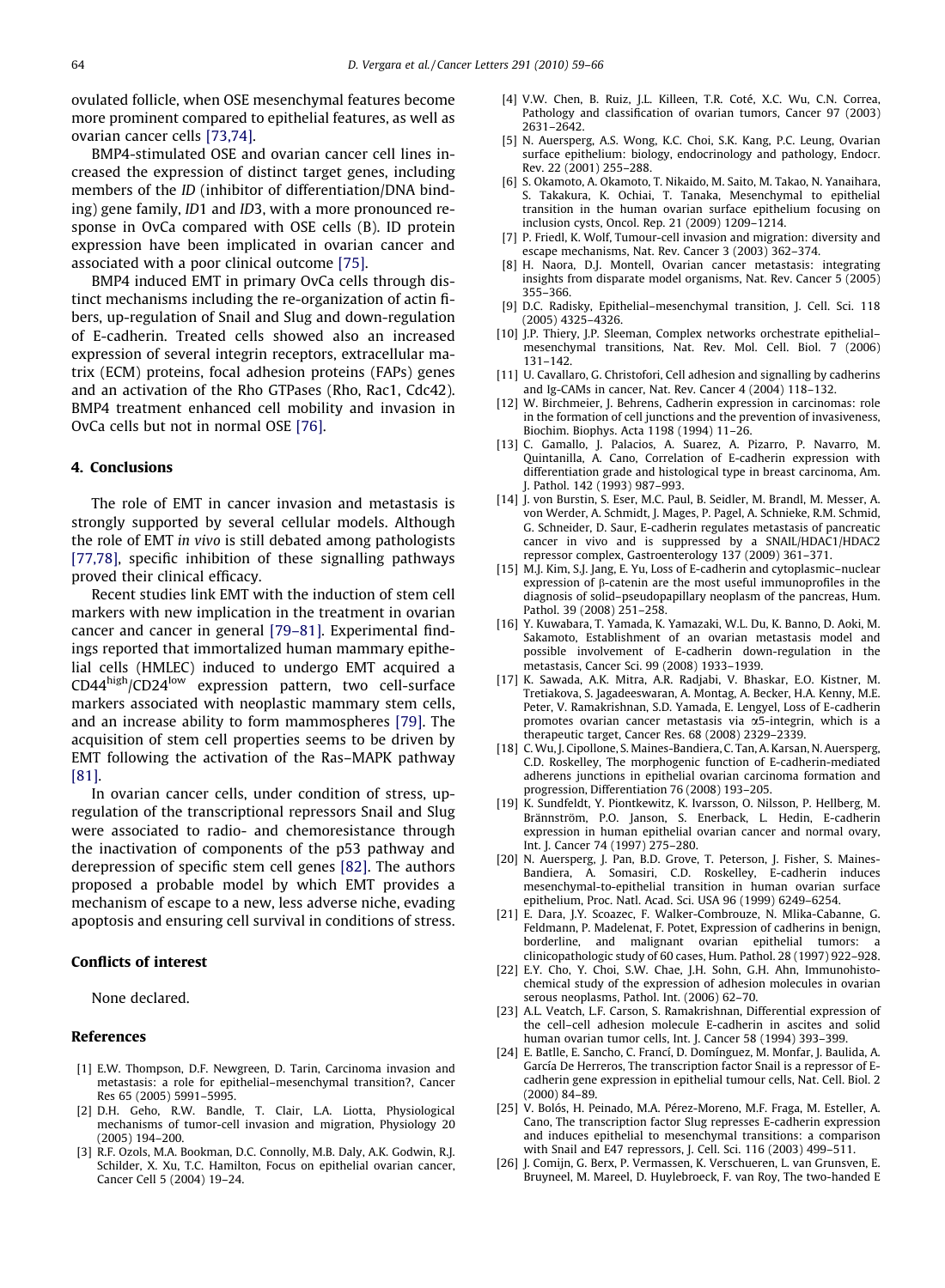<span id="page-6-0"></span>box binding zinc finger protein SIP1 downregulates E-cadherin and induces invasion, Mol. Cell. 7 (2001) 1267–1278.

- [27] T. Imai, A. Horiuchi, C. Wang, K. Oka, S. Ohira, T. Nikaido, I. Konishi, Hypoxia attenuates the expression of E-cadherin via up-regulation of SNAIL in ovarian carcinoma cells, Am. J. Pathol. 163 (2003) 1437– 1447.
- [28] J. Yoshida, A. Horiuchi, N. Kikuchi, A. Hayashi, R. Osada, S. Ohira, T. Shiozawa, I. Konishi, Changes in the expression of E-cadherin repressors, Snail, Slug, SIP1 and Twist, in the development and progression of ovarian carcinoma: the important role of Snail in ovarian tumorigenesis and progression, Med. Mol. Morphol. 42 (2009) 82–91.
- [29] A.B. Roberts, M.A. Anzano, L.C. Lamb, J.M. Smith, M.B. Sporn, New class of transforming growth factors potentiated by epidermal growth factor: Isolation from non-neoplastic tissues, Proc. Natl. Acad. Sci. USA 78 (1981) 5339–5343.
- [30] R. Derynck, R.J. Akhurst, A. Balmain, TGF-b signaling in tumor suppression and cancer progression, Nat. Genet. 29 (2001) 117–129.
- [31] J. Massagué, TGF-b signal transduction, Annu. Rev. Biochem. 67 (1998) 753–791.
- [32] Y.E. Zhang, Non-Smad pathways in TGF- $\beta$  signalling, Cell. Res. 19 (2009) 128–139.
- [33] P. Schmid, P. Itin, T. Rufli, In situ analysis of transforming growth factors- $\beta$  (TGF- $\beta$ 1, TGF- $\beta$ 2, TGF- $\beta$ 3) and TGF- $\beta$  type II receptor expression in basal cell carcinomas, Br. J. Dermatol. 134 (1996) 1044–1051.
- [34] P. Schmid, P. Itin, T. Rufli, In situ analysis of transforming growth factor- $\beta$ s (TGF- $\beta$ 1, TGF- $\beta$ 2, TGF- $\beta$ 3), and TGF- $\beta$  type II receptor expression in malignant melanoma, Carcinogenesis 16 (1995) 1499– 1503.
- [35] H. Tsushima, S. Kawata, S. Tamura, N. Ito, Y. Shirai, S. Kiso, Y. Imai, H. Shimomukai, Y. Nomura, Y. Matsuda, Y. Matsuzawa, High levels of transforming growth factor  $\beta1$  in patients with colorectal cancer: association with disease progression, Gastroenterology 110 (1996) 375–382.
- [36] T. Higashi, T. Sasagawa, M. Inoue, R. Oka, L. Shuangying, K. Saijoh, Overexpression of latent transforming growth factor- $\beta$ 1 (TGF- $\beta$ 1) binding protein 1 (LTBP-1) in association with TGF-<sup>B1</sup> in ovarian carcinoma, Jpn. J. Cancer Res. 92 (2001) 506–515.
- [37] S. Inan, S. Vatansever, C. Celik-Ozenci, M. Sanci, N. Dicle, R. Demir, Immunolocalizations of VEGF, its receptors flt-1, KDR and TGF-β's in epithelial ovarian tumors, Histol. Histopathol. 21 (2006) 1055– 1064.
- [38] C. Marth, T. Lang, A. Koza, I. Mayer, G. Daxenbichler, Transforming growth factor-b and ovarian carcinoma cells: regulation of proliferation and surface antigen expression, Cancer Lett. 51 (1990) 221–225.
- [39] L. Zhou, B.S. Leung, Growth regulation of ovarian cancer cells by epidermal growth factor and transforming growth factors  $\alpha$  and  $\beta$ 1, Biochim. Biophys. Acta 1180 (1992) 130–136.
- [40] S. Jozan, M. Guerrin, P. Mazars, M. Dutaur, B. Monsarrat, F. Cheutin, R. Bugat, P. Martel, A. Valette, Transforming growth factor  $\beta1$  (TGF- $\beta$ 1) inhibits growth of a human ovarian carcinoma cell line (OVCCR1) and is expressed in human ovarian tumors, Int. J. Cancer 52 (1992) 766–770.
- [41] S.D. Yamada, R.L. Baldwin, B.Y. Karlan, Ovarian carcinoma cell cultures are resistant to TGF- $\beta$ 1-mediated growth inhibition despite expression of functional receptors, Gynecol. Oncol. 75 (1999) 72–77.
- [42] L.D. Dunfield, E.J. Dwyer, M.W. Nachtigal, TGF  $\beta$ -induced Smad signaling remains intact in primary human ovarian cancer cells, Endocrinology 143 (2002) 1174–1181.
- [43] R.L. Baldwin, H. Tran, B.Y. Karlan, Loss of c-myc repression coincides with ovarian cancer resistance to transforming growth factor  $\beta$ growth arrest independent of transforming growth factor  $\beta$ /Smad signalling, Cancer Res. 63 (2003) 1413–1419.
- [44] P. Staller, K. Peukert, A. Kiermaier, J. Seoane, J. Lukas, H. Karsunky, T. Möröy, J. Bartek, J. Massagué, F. Hänel, M. Eilers, Repression of p15INK4b expression by Myc through association with Miz-1, Nat. Cell. Biol. 3 (2001) 392–399.
- [45] J.S. Sunde, H. Donninger, K. Wu, M.E. Johnson, R.G. Pestell, G.S. Rose, S.C. Mok, J. Brady, T. Bonome, M.J. Birrer, Expression profiling identifies altered expression of genes that contribute to the inhibition of transforming growth factor- $\beta$  signaling in ovarian cancer, Cancer Res. 66 (2006) 8404–8412.
- [46] J. Fischer-Colbrie, A. Witt, H. Heinzl, P. Speiser, K. Czerwenka, P. Sevelda, R. Zeillinger, EGFR and steroid receptors in ovarian carcinoma: comparison with prognostic parameters and outcome of patients, Anticancer Res. 17 (1997) 613–619.
- [47] P.J. Miettinen, R. Ebner, A.R. Lopez, R. Derynck, TGF-8 induced transdifferentiation of mammary epithelial cells to mesenchymal cells: involvement of type I receptors, J. Cell. Biol. 127 (1994) 2021– 2036.
- [48] K. Kitagawa, A. Murata, N. Matsuura, K. Tohya, S. Takaichi, M. Monden, M. Inoue, Epithelial–mesenchymal transformation of a newly established cell line from ovarian adenosarcoma by transforming growth factor- $\beta$ 1, Int. J. Cancer 66 (1996) 91-97.
- [49] E. Piek, A. Moustakas, A. Kurisaki, C.H. Heldin, P. ten Dijke, TGF-(b) type I receptor/ALK-5 and Smad proteins mediate epithelial to mesenchymal transdifferentiation in NMuMG breast epithelial cells, J. Cell. Sci. 112 (1999) 4557–4568.
- [50] V.G. Keshamouni, G. Michailidis, C.S. Grasso, S. Anthwal, J.R. Strahler, A. Walker, D.A. Arenberg, R.C. Reddy, S. Akulapalli, V.J. Thannickal, T.J. Standiford, P.C. Andrews, G.S. Omenn, Differential protein expression profiling by iTRAQ–2DLC–MS/MS of lung cancer cells undergoing epithelial–mesenchymal transition reveals a migratory/ invasive phenotype, J. Proteome Res. 5 (2006) 1143–1154.
- [51] V.G. Keshamouni, P. Jagtap, G. Michailidis, J.R. Strahler, R. Kuick, A.K. Reka, P. Papoulias, R. Krishnapuram, A. Srirangam, T.J. Standiford, P.C. Andrews, G.S. Omenn, Temporal quantitative proteomics by iTRAQ 2D-LC–MS/MS and corresponding mRNA expression analysis identify post-transcriptional modulation of actin-cytoskeleton<br>regulators during TGF-B-Induced epithelial-mesenchymal  $during$  TGF- $\beta$ -Induced epithelial–mesenchymal transition, J. Proteome Res. 8 (2009) 35–47.
- [52] W. Cui, D.J. Fowlis, S. Bryson, E. Duffie, H. Ireland, A. Balmain, R.J. Akhurst, TGF-ß1 inhibits the formation of benign skin tumors, but enhances progression to invasive spindle carcinomas in transgenic mice, Cell 86 (1996) 531–542.
- [53] J.M. Bartlett, S.P. Langdon, B.J. Simpson, M. Stewart, D. Katsaros, P. Sismondi, S. Love, W.N. Scott, A.R. Williams, A.M. Lessells, K.G. Macleod, J.F. Smyth, W.R. Miller, The prognostic value of epidermal growth factor receptor mRNA expression in primary ovarian cancer, Br. J. Cancer 73 (1996) 301–316.
- [54] B. Hegymegi-Barakonyi, D. Eros, C. Szántai-Kis, N. Breza, P. Bánhegyi, G.V. Szabó, E. Várkondi, I. Peták, L. Orfi, G. Kéri, Tyrosine kinase inhibitors – small molecular weight compounds inhibiting EGFR, Curr. Opin. Mol. Ther. 11 (2009) 308–321.
- [55] F. Rivera, M.E. Vega-Villegas, M.F. López-Brea, Cetuximab, its clinical use and future perspectives, Anticancer Drugs 19 (2008) 99–113.
- [56] J.M. Yingling, K.L. Blanchard, J.S. Sawyer, Development of TGF-b signalling inhibitors for cancer therapy, Nat. Rev. Drug Discov. 3 (2004) 1011–1022.
- [57] N. Ahmed, S. Maines-Bandiera, M.A. Quinn, W.G. Unger, S. Dedhar, N. Auersperg, Molecular pathways regulating EGF-induced epitheliomesenchymal transition in human ovarian surface epithelium, Am. J. Physiol. Cell. Physiol. 290 (2006) 1532–1542.
- [58] R. Lim, N. Ahmed, N. Borregaard, C. Riley, R. Wafai, E.W. Thompson, M.A. Quinn, G.E. Rice, Neutrophil gelatinase-associated lipocalin (NGAL) an early-screening biomarker for ovarian cancer: NGAL is associated with epidermal growth factor-induced epithelio-mesenchymal transition, Int. J. Cancer 120 (2007) 2426–2434.
- [59] M. Colomiere, J. Findlay, L. Ackland, N. Ahmed, Epidermal growth factor-induced ovarian carcinoma cell migration is associated with JAK2/STAT3 signals and changes in the abundance and localization of  $\alpha$ 6 and  $\beta$ 1 integrin, Int. J. Biochem. Cell. Biol. 41 (2009) 1034–1045.
- [60] M. Colomiere, A.C. Ward, C. Riley, M.K. Trenerry, D. Cameron-Smith, J. Findlay, L. Ackland, N. Ahmed, Cross talk of signals between EGFR and IL-6R through JAK2/STAT3 mediate epithelial–mesenchymal transition in ovarian carcinomas, Br. J. Cancer 100 (2009) 134–144.
- [61] H.M. Sowter, A.N. Corps, S.K. Smith, Hepatocyte growth factor (HGF) in ovarian epithelial tumour fluids stimulates the migration of ovarian carcinoma cells, Int. J. Cancer. 83 (1999) 476–480.
- [62] M.F. Di Renzo, M. Olivero, D. Katsaros, T. Crepaldi, P. Gaglia, P. Zola, P. Sismondi, P.M. Comoglio, Overexpression of the Met/HGF receptor in ovarian cancer, Int. J. Cancer 58 (1994) 658–662.
- [63] A.S. Wong, C.D. Roskelley, S. Pelech, D. Miller, P.C. Leung, N. Auersperg, Progressive changes in Met-dependent signaling in a human ovarian surface epithelial model of malignant transformation, Exp. Cell. Res. 299 (2004) 248–256.
- [64] H.Y. Zhou, A.S. Wong, Activation of p70S6K induces expression of matrix metalloproteinase 9 associated with hepatocyte growth factor-mediated invasion in human ovarian cancer cells, Endocrinology 147 (2006) 2557–2566.
- [65] Y.L. Pon, H.Y. Zhou, A.N. Cheung, H.Y. Ngan, A.S. Wong, p70 S6 kinase promotes epithelial to mesenchymal transition through snail induction in ovarian cancer cells, Cancer Res. 68 (2008) 6524–6532.
- [66] X.F. Le, W.N. Hittelman, J. Liu, A. McWatters, C. Li, G.B. Mills, R.C. Bast Jr., Paclitaxel induces inactivation of p70 S6 kinase and